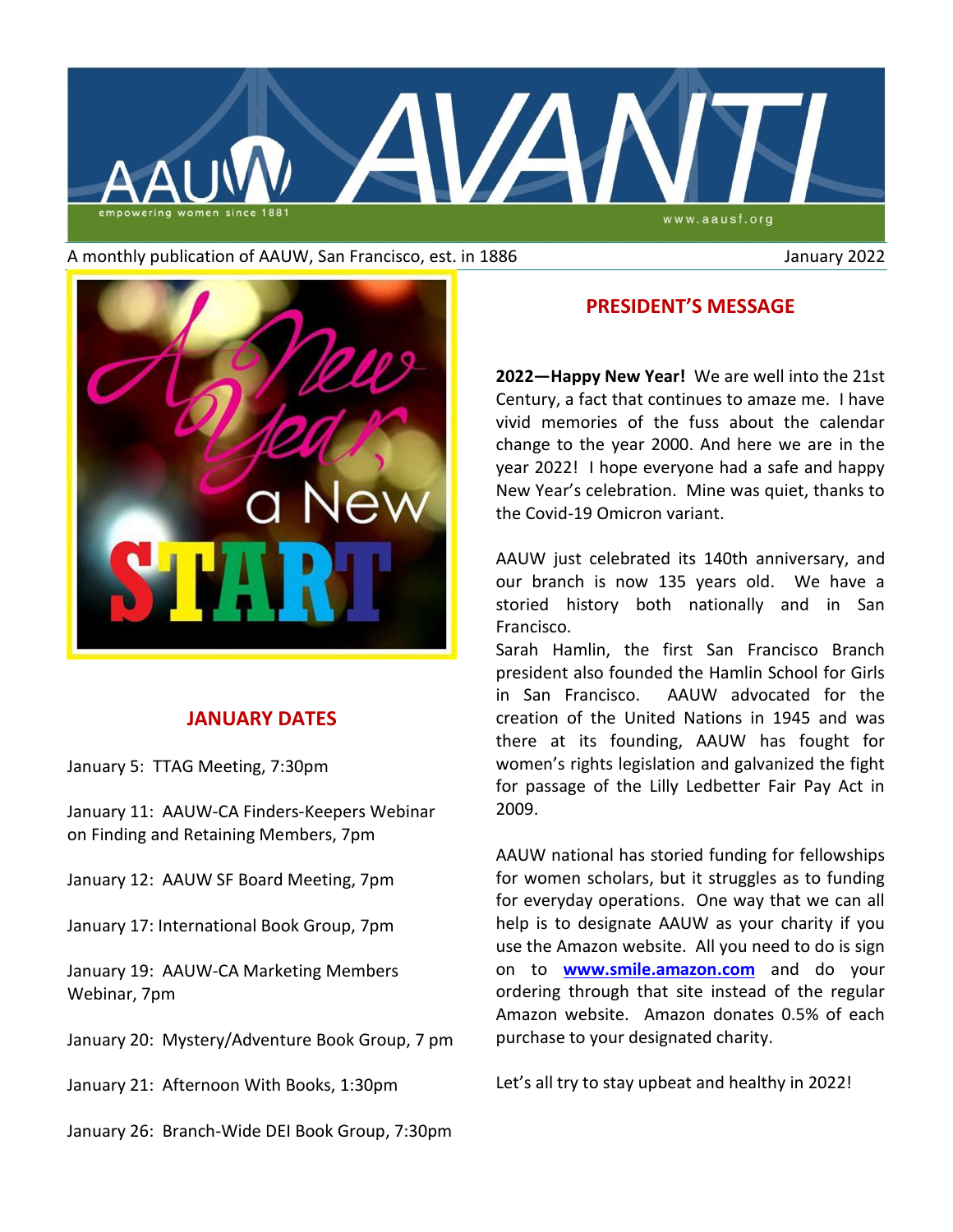Stay tuned! But as I write this message, we are learning of a new Covid variant which may dash our hopes. We will keep you informed by email and in the January Avanti.

#### *Holiday Wishes to All*

Whatever holidays you celebrate, I hope they are joyful and safe.

**Barbara Spencer, Co-President**

**Board Meeting**

The next board meet in will be on January 12, at 7:00 pm. We will be meeting on Zoom.

All members are welcome. Contact Barbara at

# **Afternoons With Books**

**When: Friday, January 21, at 1:30 pm Where:** Zoom **What: Never Let Me Go,** by Kazuo Ishiguro Moderator: **Paula Campbell** Zoom coordinator: **Michelle Mammini**

Please RSVP to Barbara at

## **Mystery/Adventure**

**We are making some changes to our schedule.**

**Date: January 27 at 7:30 PM. Location:** Zoom **Book & Author: The Bombay Prince,** by Sujata Madssey **Reviewer:** Roli Wendorf **RSVP:** Elaine Butler to get the Zoom link.

**Note:** Next month Susan Pelks will review **The President's Daughter,** by Bill Clinton and James Patterson

# **Chapter-wide DEI Book Group Diversity, Equity and Inclusion**

**Date: Wednesday, January 26, at 7:30 PM. Location: Zoom Book: The Color of Law.** We will be discussing Chapters 8-10

Contact Kelly for Zoom link.

# **Lunch Bunch**

**There will be no Lunch Bunch in January.**

## **International Book Group**

**When: Monday January 17, at 7:00 pm Where: Zoom Book/Author:** The Song of Achilles, by Madeline Miller **Zoom Coordinator: Barbara**

#### **January Webinars at AAUW California**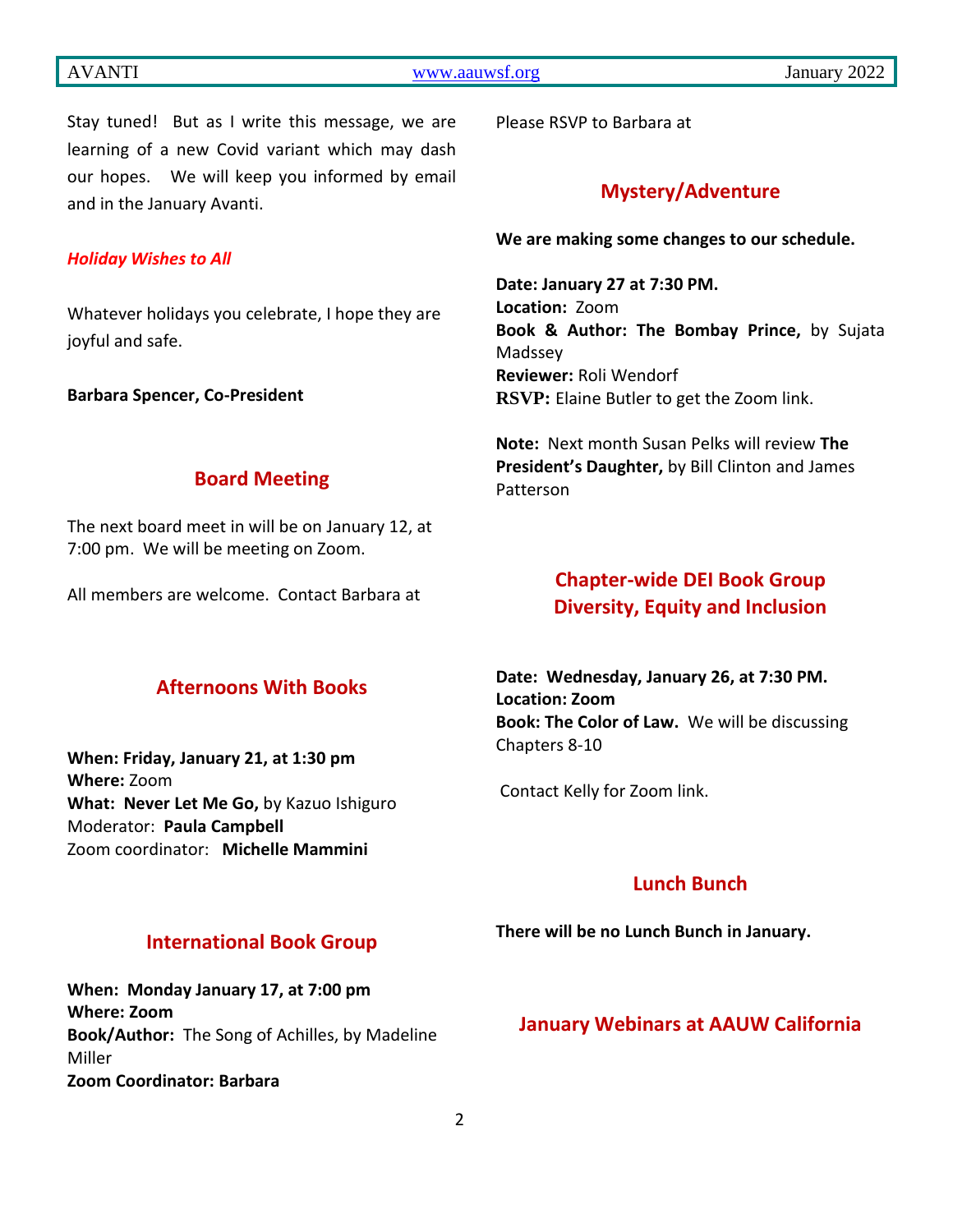AVANTI [www.aauwsf.org](http://www.aauwsf.org/) January 2022

Happy new year to you all! AAUW California is starting the new year with a bang with several worthwhile webinars:

#### **Finding New Members from Gen Z to Boomers: Tuesday, January 11, 7:00 PM**

Attend this webinar to explore creative ideas for finding members by learning new marketing techniques. Learn about the characteristics of the AAUW brand and potential new member personas and how to use them in branch communications. Review examples of targeted messages for the working age and retirement age groups. To register: [Link](https://us02web.zoom.us/webinar/register/WN_qha_UY5SRQK7N2Jb3aYNBQ)

## **Facebook, Instagram and LinkedIn - Your Key to Outreach - Part I:**

#### **Wednesday, January 19, 7:00 PM**

Social media demystified! Can you take a picture on your cell phone? If so, you can create an account and get started reaching new audiences. We'll make it easy to understand! Part II (February 22, 2022) will focus on how to create effective posts for each platform.

To register: [Link](https://us02web.zoom.us/webinar/register/WN_cBsaVVk-QyiXiOutXFr6Pg)

#### **Entrepreneurship - Is it for me: Friday January 21, 12:00 PM**

This webinar is the first in the newly started "Lunch and Learn" series aimed drawing younger members by provided career related material. Join Yvonne Campos, a successful entrepreneur who founded three companies and has seen entrepreneurship from the inside out. She started her first company in 1975, a qualitative research consultancy, then in1983 she founded Campos Market Research, Inc., a full service research and strategy company, and in 2016 she founded Next Act Fund, an Angel Investment Fund. What has she learned along the way? How has entrepreneurship evolved? If she were someone like you starting a company today, what would she do differently? To register: [Link](https://us02web.zoom.us/webinar/register/WN_hckjUEOqRHyEjZ2b1FM2AQ)

Remember that if you can't make it to a webinar, the recording will be available. You can check out all past recordings [HERE.](https://www.aauw-ca.org/category/2021-2022-webinars/)

#### *Roli Wendorf*

## **TTAG Event**

## **An Exploratorium Experience**

#### by **Rosaura Valle**

Hosted by Exploratorium Director of Volunteer Engagement and former AAUW-SF President Deirdre Araujo, the Exploratorium visit on December 5 was attended by seven Tech Trek Alumnae (TTA) chaperoned by Tech Trek Alumnae Group (TTAG) organizers Mary Renner and Rosaura Valle. Exploratorium volunteers Sara and Taylor escorted us in a one-hour visit of the floor galleries explaining some of the exhibits and answering questions. The volunteer program at the Exploratorium, which shrunk from 1000 individuals pre-covid to 150 post-covid, "is the soul of the museum" as Deirdre puts it.

It was a great day and the students dived in to experiment with various hands-on activities. A highlight of the visit was for the Tech Trek Alumnae to learn about the Exploratorium Explainer program, which hires and trains high school students each year, and several TTA were spotted talking to the Explainers throughout the galleries.

While most of the galleries were familiar to me, I reminisced of the several visits I paid to this museum while at the original Palace of Fine Arts location, having raised two daughters over two decades in the city. Instead, new to me were the Tinkering Studio and the Bay Observatory Gallery. The latter focuses on local environment, weather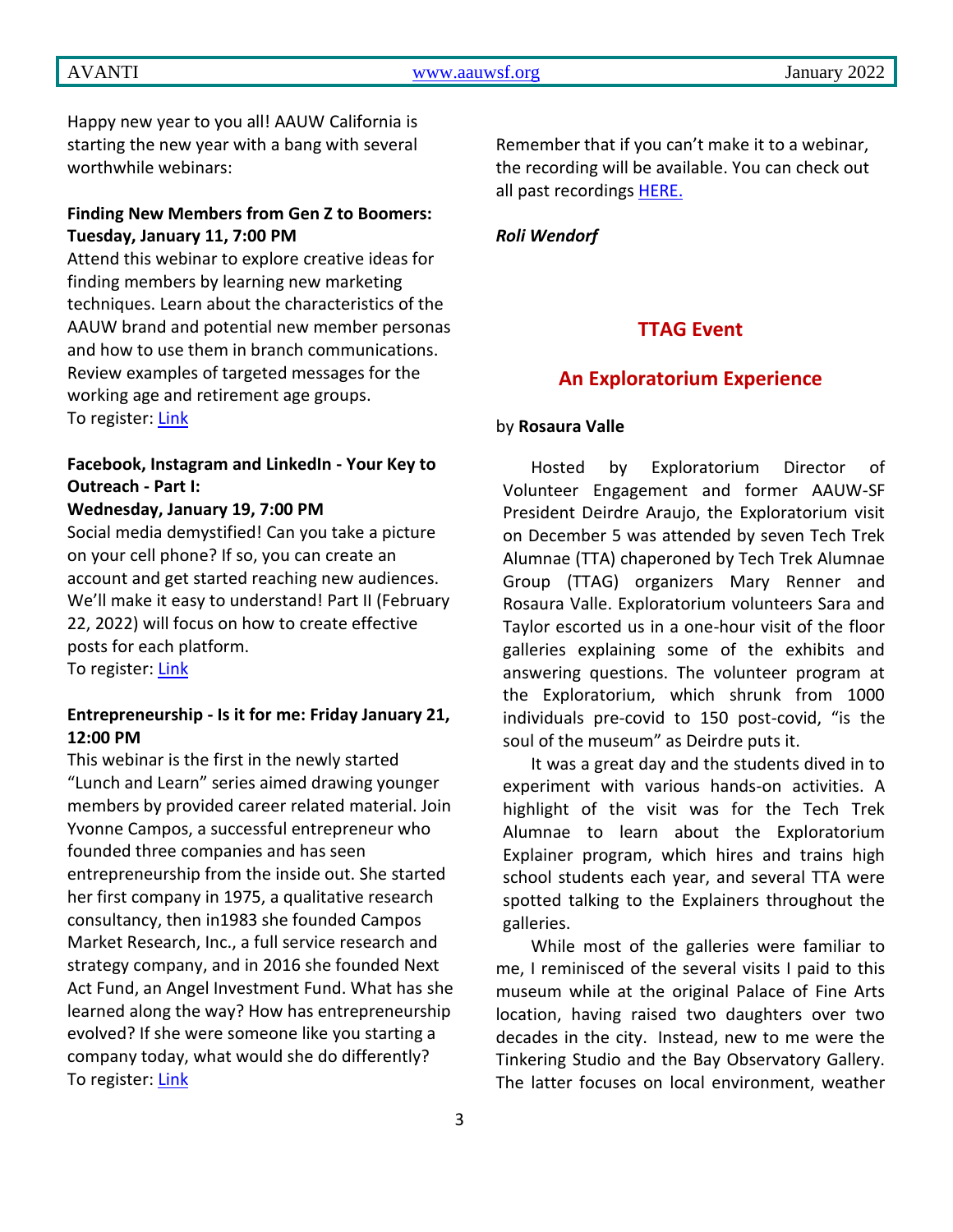and landscape and is located on the upper floor next to the terrace overlooking the Bay Bridge, a perfect photo backdrop.

No matter how old the bubble exhibit is, it will always be my favorite exhibit at the Exploratorium. And if you are not a fan of optic illusion devices, or the various display of physical phenomena (such as light, motion, electricity, waves etc.) or even the analysis of living organisms in your kombucha beverage<sup>1</sup>, maybe there is one thing that will make you head over to Pier 15. It is Scott Weaver's 100,000-toothpick giant sculpture of San Francisco called "Rolling through the Bay": it features all the City's iconic sites, from Ghirardelli Square to the Painted Ladies, and from the Golden Gate Bridge to the gate of Chinatown. Scott was there, explaining in person to visitors how it took him over 3,000 hours over 44 years to make this marble run equivalent, using five tracks and 17 entry points to guide five ping-pong balls through the city's neighborhoods<sup>2</sup>: art, engineering or both?

 $STEM<sup>3</sup>$  and  $STEAM<sup>4</sup>$  are relatively common acronyms in education nowadays. However the connection between science and art dates back to the early days of the Exploratorium, although a formal Artist In Residence program only started in 1974. Thanks to its founder, physicist Frank Oppenheimer, the Exploratorium was designed from inception as a *"museum of human awareness that combined art and science while it encouraged play, experimentation, and a sense of joy and wonder"* (as reported by K.C. Cole, friend and author of Oppenheimer's biography). Oppenheimer, a major figure of the Manhattan Project, after being blacklisted from academia during the McCarthy era, found refuge in Colorado running a cattle ranch and becoming a science teacher and educator. He developed an interest in exploring new methods of teaching and learning that would engage student's curiosity and inquiry. These new concepts became the foundation on

which the museum was created, opening to the public in 1969.

Check out below some fun memories of the latest TTAG event!

#### Notes:

 $1$  kombucha is a fermented tea beverage made using a combination of bacteria and yeast

2[https://www.exploratorium.edu/video/art](https://www.exploratorium.edu/video/art-tinkering-scott-weavers-100000-toothpick-sculpture-san-francisco)[tinkering-scott-weavers-100000-toothpick](https://www.exploratorium.edu/video/art-tinkering-scott-weavers-100000-toothpick-sculpture-san-francisco)[sculpture-san-francisco](https://www.exploratorium.edu/video/art-tinkering-scott-weavers-100000-toothpick-sculpture-san-francisco)

<sup>3</sup> STEM is an acronym introduced by the National Science Foundation in 2001 that stands for: Science, Technology Engineering and Mathematics <sup>4</sup> STEAM is an acronym, coined more recently, that aims at adding Art to STEM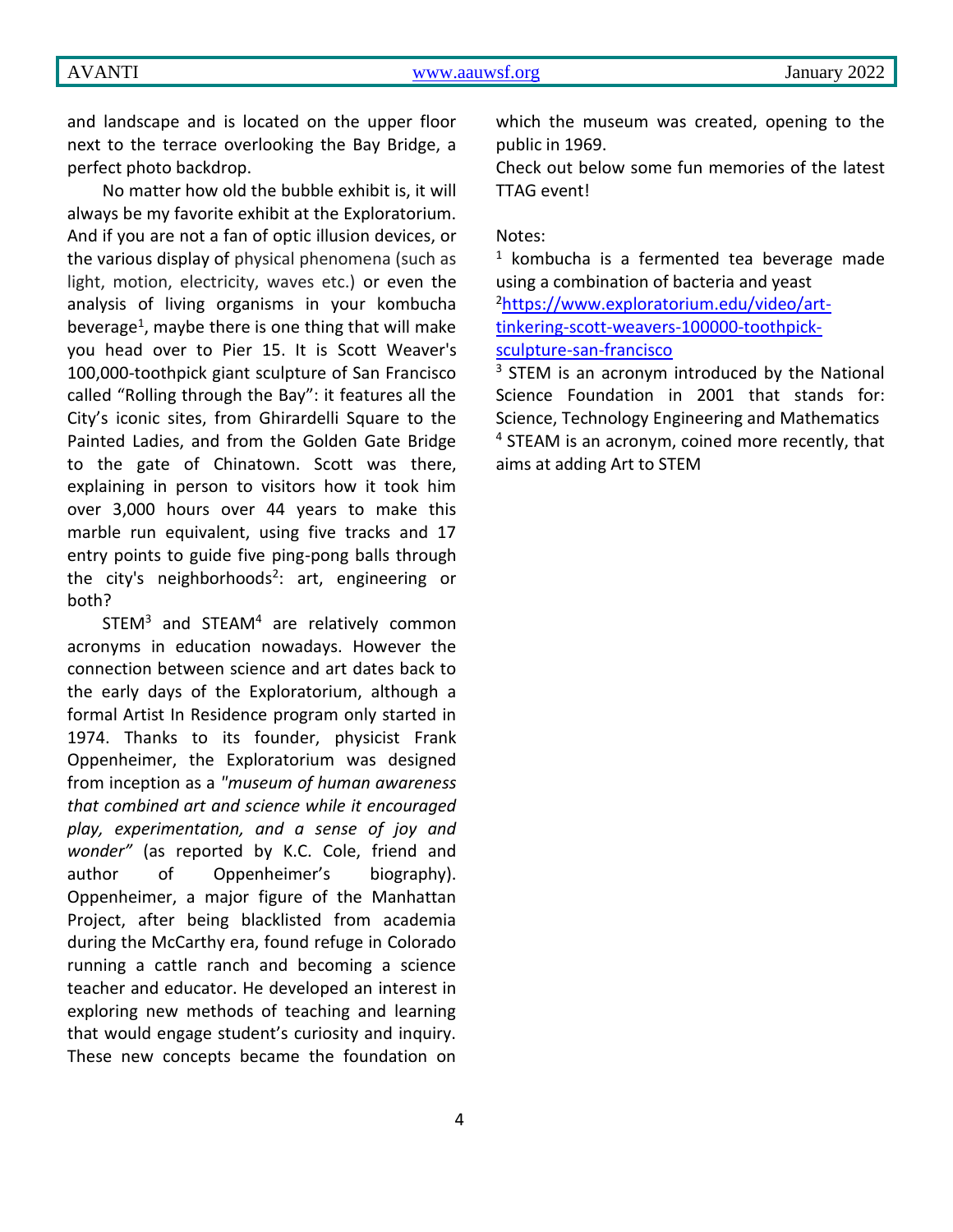## **Pat Camarena**



## **Bunny's Inspiration**

Loosely translated, one meaning of Inspiration, according to Mr. Merriam and Mr. Webster's famous tome, is to be awakened to new possibilities and to begin to transcend ordinary experiences and limitations. A great disappointment early in her academic life, caused Bunny to explore her options. Her decisions from then on have greatly benefited our society.

After being rejected for any of seven available college teaching positions in her field of study (psychology), the newly minted 1969 Phd. graduate from the University of Maryland, Bernice Resnick Sandler was extremely disappointed. She became a lot more than disappointed after a fellow student told her that she would never be hired because she was "too strong for a woman". When she told her husband what had happened, he called it "sex discrimination" a term that she had barely ever heard before.

Inspired by this turn of events, Bernice, usually called Bunny, decided to investigate what legal rights actually existed for women aspiring to enter academia. Here was a "wrong" she was motivated to make "right". She began to dig into the details of federal law. She learned that originally Title VII of the Civil Rights Act banned employment discrimination by sex but mostly exempted educational institutions. However, President Johnson had amended the order in 1968 to include discrimination based on gender.

Now inspired by her findings, Bunny could and did successfully begin to file complaints with the Labor Department against hundreds of universities and colleges. After investigations began, Congress took notice and called for hearings. Bunny was hired by Congresswoman Edith Green as a subcommittee staff member. Her task was to collect and organize data pertaining to discrimination against women. The law known as Title IX of the Education Act of 1972 resulted from those hearings. Among the far reaching effects of this law was that quotas that limited women's access to law and medical school ended.

For the rest of her career, Bunny continued researching and speaking out about the subtle ways that, in spite of Title IX protections, women could still be held back or discouraged from entering certain career fields. Bernice (Bunny) came to realize that even with Title IX as a good start towards eradication of sex discrimination, it would take a much longer time and other inspired people to bring to light any and all unfair situations.

[www.brooklyn.cuny.edu](http://www.brooklyn.cuny.edu/) [www.womenshistory.org](http://www.womenshistory.org/)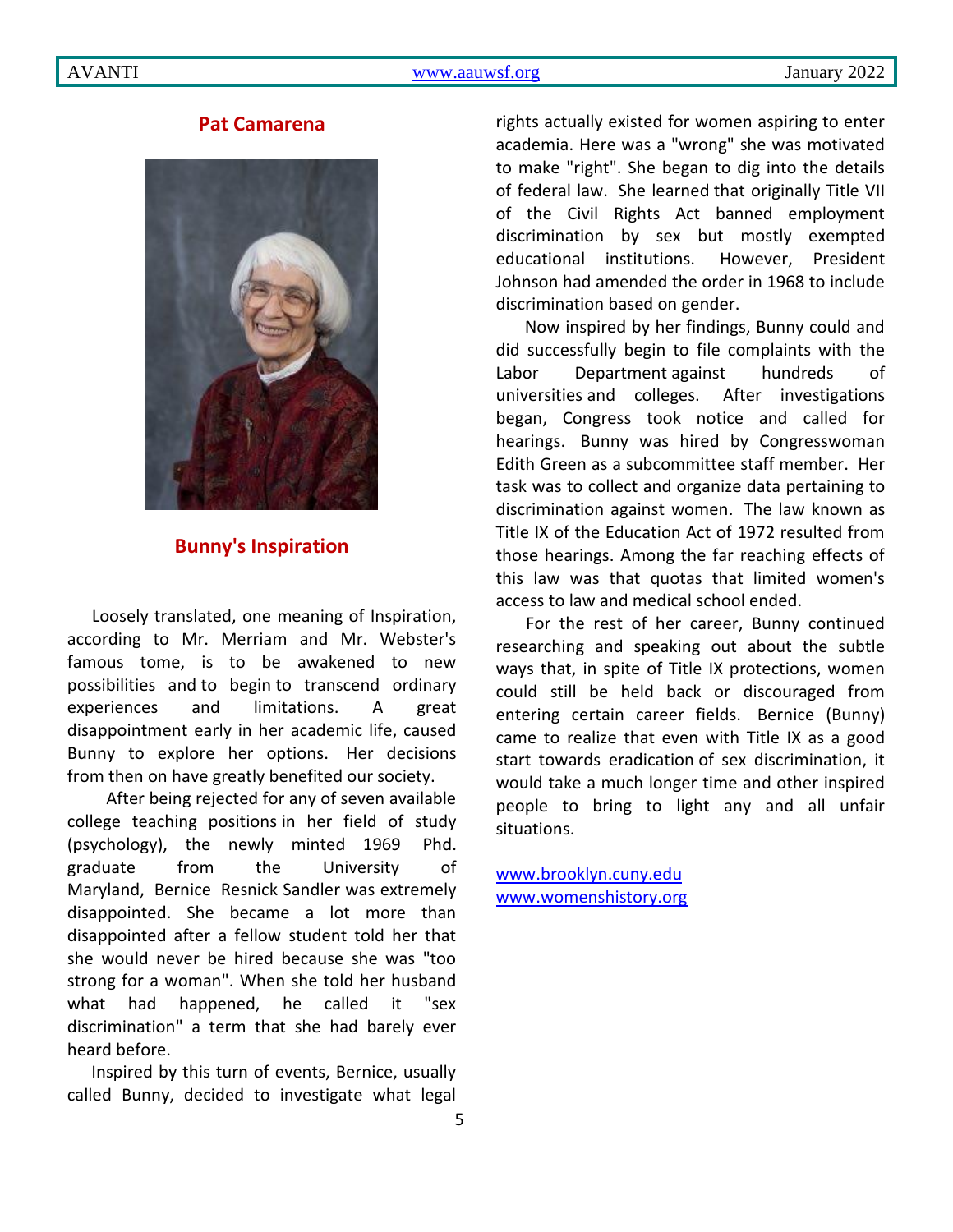#### **Paula Campbell**

#### **Playing Now**

There's a wonderful new (almost) rom-com now playing at the New Conservatory Theatre Center. At first glance it might seem a bit cliché – older lover gets new younger lover – life is great, till younger lover takes even younger lover, gets married and they have a baby. So what makes this special? Well, maybe that they're mixed race, or maybe even more so that they're NOT mixed gender – all three are men. Talk about diversity !!!

I LOVED author Martin Sherman's Gently Down the Stream. It's beautifully written, acted, directed – even the set and lighting are noteworthy. Martin Sherman is best known for his Pulitzer and Tony nominated, Dramatist's Guild Award play, Bent. Bent is about the persecution of gays under the Nazis. It was later made into a film starring Mick Jagger. Sherman wrote many other plays and screenplays, including one of my favorite films, Tennessee William's Italian bad dream The Roman Spring of Mrs. Stone. Gently... is a different kettle of fish. It's tender, romantic, and full of hope that things *will* work out and a happy future *is* possible.

Director Arturo Catricala treats Gently… with the exactly the right touch. It's a serious play, but never heavy. The story is classic – well,  $21^{st}$ century classic. Beau (Donald Curry) an accompanist of well known cabaret singers, meets Rufus (Daniel Redmond) and takes him home for the night. They fall deeply in love, their 30+ age difference doesn't matter. Rufus's bi-polar problem is hard to deal with but he refuses treatment, saying he knows the lows are bad but can't live without the highs. Years pass, and one day Rufus bring home Harry, who's just a few years younger. They're in love and plan to marry. Somehow Beau is included in their lives, and plays a part in their wedding. Rufus and Harry adopt a boy, which makes Rufus realize he must medicate his bi-polar as it endangers the child. Beau becomes an honorary parent of the baby and the three men and baby become a loving new family.

I strongly recommend Gently Down the Stream. Let me add that the New Conservatory Theatre Center is spacing seats, checking vac. cards and Ids, allowing no food or drink in the house  $-$  taking strict precautions. Gently... is closing early in Jan. So reserve your ticket now,

#### **Gently Down The stream**,

New Conservatory Theatre Center, 25 Van Ness Avenue at Market, San Francisco, CA 94102. Through Jan.2022. Box Office [415-861-8972](mailto:415-861-8972) Onlin[e http://www.nctcsf.org](http://www.nctcsf.org/)

Closing Note – saw Winterland at Berkeley Rep. Don't go! Almost left at intermission. Surely the worst play I've ever seen since I DID walk out on Eva Gabor in Broadway's Little Glass Clock in 1956. OMG – second act starts with actors sitting in chairs, facing audience. It's a funeral – one man weeps, louder and louder – then louder -- for 7 – count them – SEVEN minutes. Made the audience wish THEY were dead – or at least out of the theater.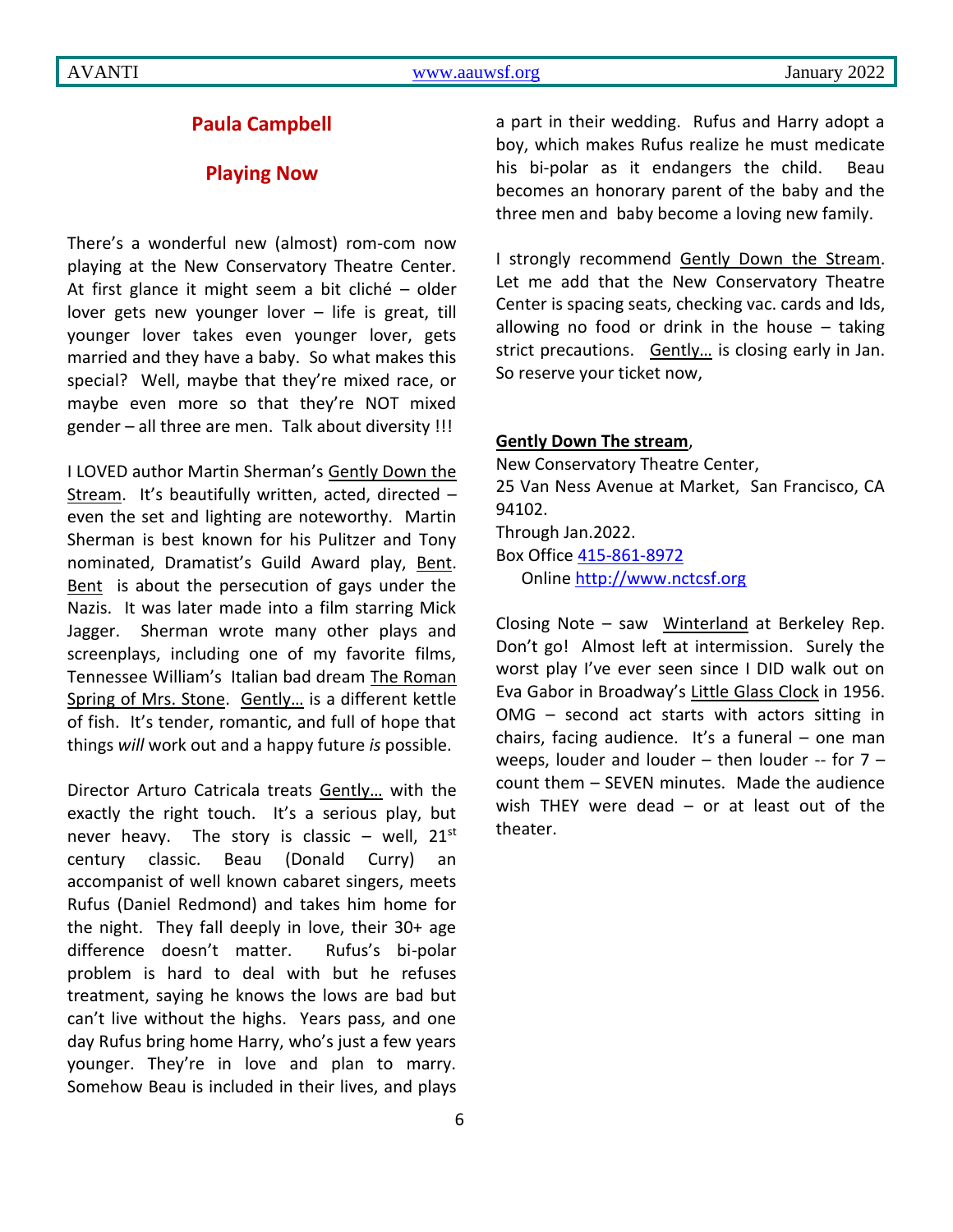AVANTI [www.aauwsf.org](http://www.aauwsf.org/) January 2022

## **AAUWSF Board**

Contact us: **[aauwsfbranch@gmail.com](file:///C:/Users/Corrine/Documents/Avanti/aauwsfbranch@gmail.com)**

**Co-Presidents Barbara Spencer Kelly Joseph**

**Treasurer Corrine Sacks**

**Secretary Rosaura Valle**

**Membership VP Mary Renner**

**Website Roli Wendorf**

**Public Policy**

**Avanti Editor Corrine Sacks** **Silver Jubilee Fund Chair Mary Suter**

**Voter Information Sheila Bost**

**Tech Trek Elaine Butler**

**Tech Trek Alumnae Group Rosaura Valle**

**Diversity, Equity and Inclusion Coordinator (DEI) Kelly Joseph**

## **January 2022**

| Sun            | Mon                              | Tue | Wed                                         | Thu                      | Fri                                  | Sat |
|----------------|----------------------------------|-----|---------------------------------------------|--------------------------|--------------------------------------|-----|
|                |                                  |     |                                             |                          |                                      | 1   |
| $\overline{2}$ | 3                                | 4   | 5 TTAG meeting<br>7:00 PM                   | 6                        | $\overline{7}$                       | 8   |
| 9              | 10                               | 11  | 12 Board<br>Meeting 7PM                     | 13                       | 14                                   | 15  |
| 16             | 17 International<br>Books 7:30PM | 18  | 19                                          | 20 Mystery/Adv<br>7:30PM | 2114 Afternoon<br>w/Books<br>1:30 PM | 22  |
| 23             | 24                               | 25  | 26 DEI Book<br>Discussion 7:30<br><b>PM</b> | 27                       | 28                                   | 29  |
| 30             | 31                               |     |                                             |                          |                                      |     |

*I've always tried to go a step past wherever people expected me to end up*

**Beverly Sills**